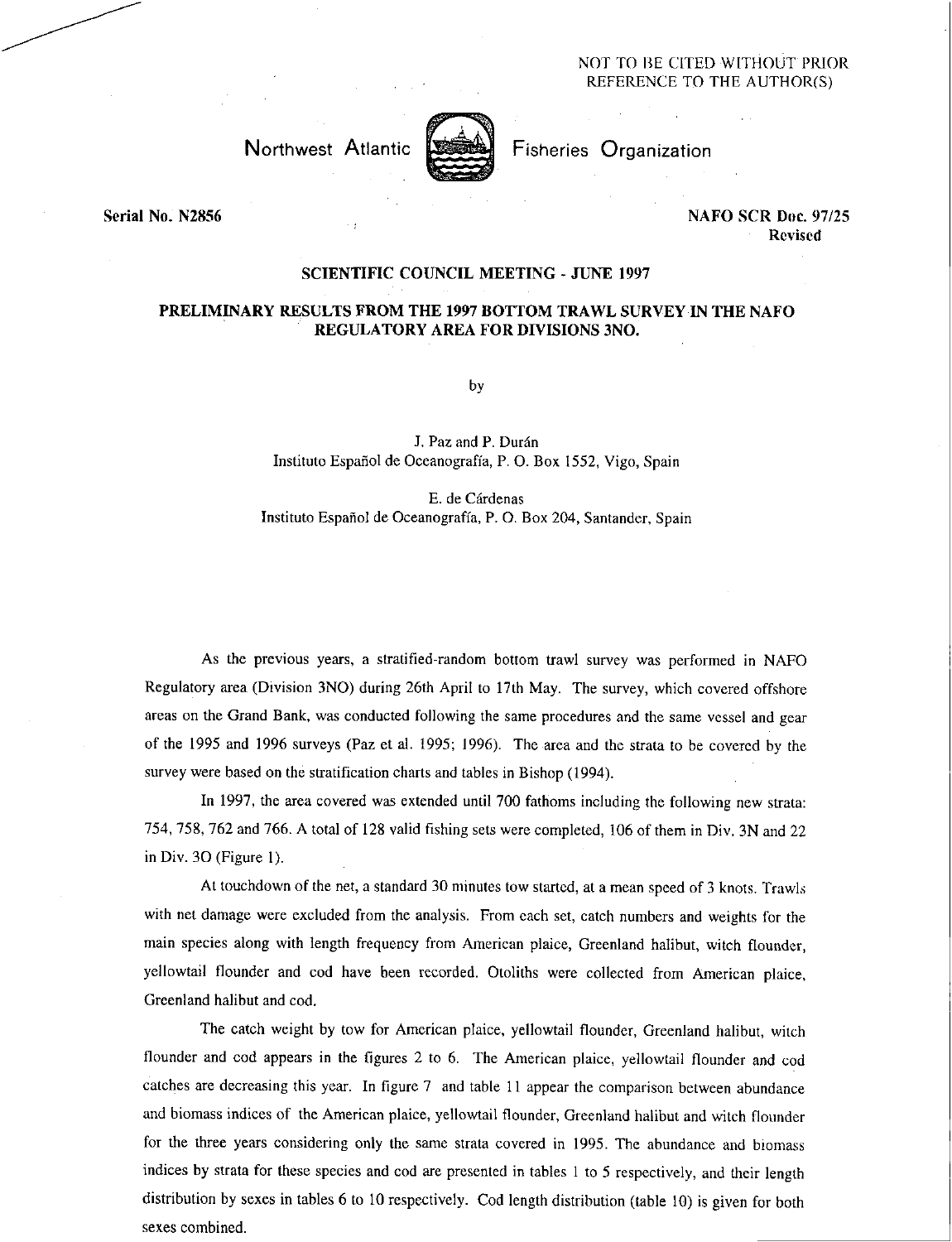- Bishop, C. A. 1994.- Revision and additions to stratification schemes used during research vessels surveys in NAFO Subareas 2 and 3. *NAFO SCR Doc.* 94/43, Serial N 2413, 23p.
- Paz, J.; J. Martinez and E. de Cárdenas 1995.- Preliminary results from the 95 Spanish bottom trawl survey in the NAFO Regulatory Area for Divisions 3NO. *NAFO SCR Doc.* 95/55, Serial N 2568, 9p.
- Paz, J.; P. Durán and E. de Cárdenas 1996.- Preliminary results from the 96 Spanish bottom trawl survey in the NAFO Regulatory Area for Divisions 3NO. *NAFO SCR Doc.* 96/49, Serial N 2725, 12p.

رية ا

 $\mathbb{F}_4$  $\mathbb{Z}$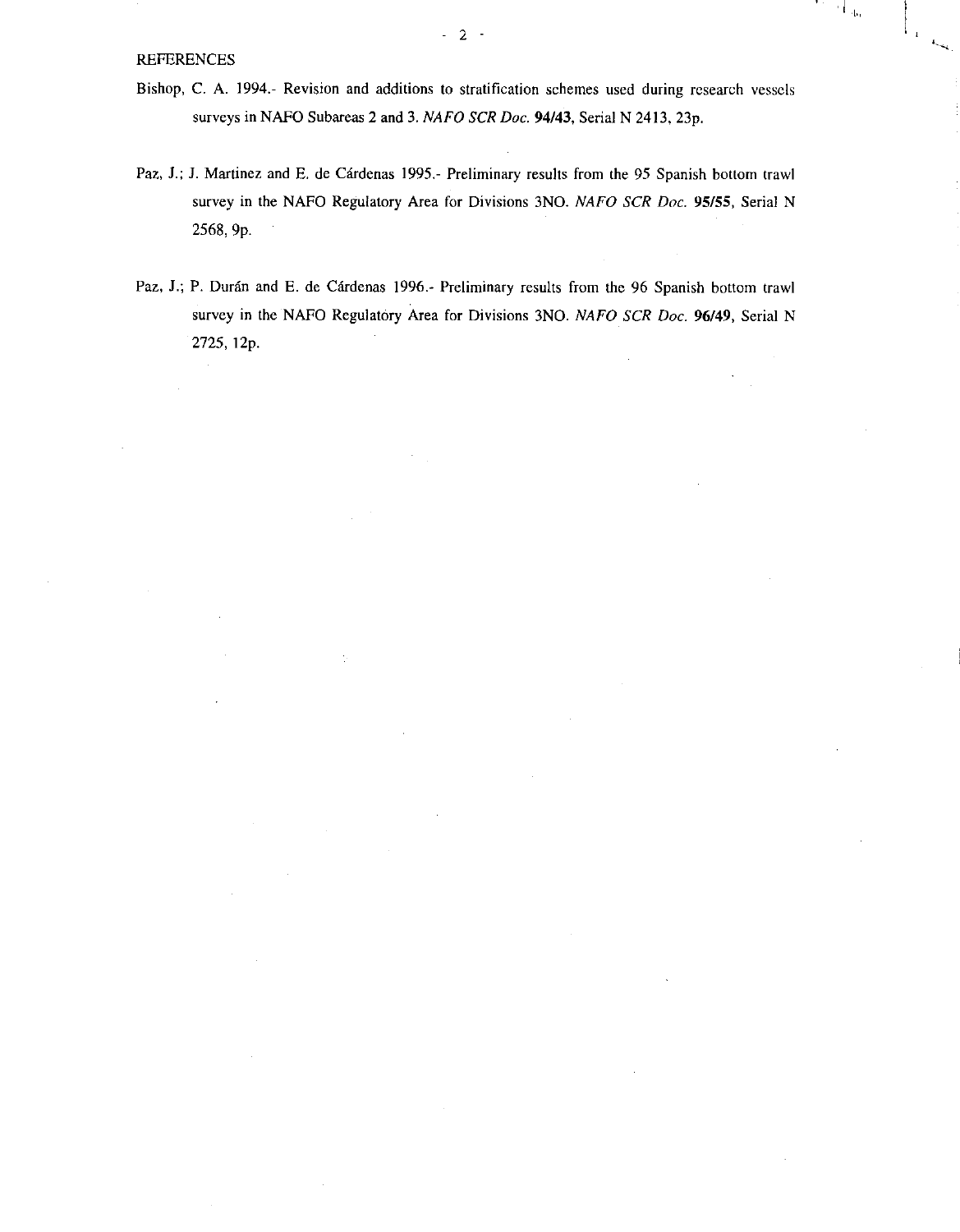| <b>Strata</b> | Area | <b>Number</b>           | Area              | Catch           | Catch            | <b>Abundance</b> | <b>Biomass</b> |
|---------------|------|-------------------------|-------------------|-----------------|------------------|------------------|----------------|
|               |      | of hauls                | trawled           | (Number)        | (Kg)             | (0.00)           | (t)            |
|               |      |                         |                   |                 |                  |                  |                |
| $353 -$       | 269  | 4                       | 0.05              | 1764            | 617.1            | 9886             | 3458.3         |
| 354           | 246  | $\overline{2}$          | 0.02              | 790             | 219.7,           | 8356             | 2324.6         |
| 355           | 74   | $\overline{2}$          | 0.02              | 284             | 90.2             | 904              | 287.1          |
| 356           | 47   | $\overline{2}$          | 0.02              | 179             | 52.4             | 374              | 109.5          |
| 357           | 164  | $4 -$                   | $0.04 -$          | 66              | 23.9             | 245              | 88.5           |
| 358           | 225  | 5.                      | 0.06              | 272             | 71.5             | 1087             | 285.9          |
| 359           | 421  | 6                       | $-0.07$           | 1938            | 581.2            | 11826            | 3546.2         |
| 360           | 2783 | 32                      | 0.38              | 8131            | 2690.9           | 60280            | 19949.7        |
| 374           | 214  | 3                       | 0.04              | $299 -$         | 81.0             | 1815             | 491.7          |
| 375           | 271  | 1                       | 0.01              | 14              | 5.9 <sup>°</sup> | 326              | 138.5          |
| 376           | 1334 | 14                      | $0.16$ .          | 1389            | 564.3            | 11706            | 4757.0         |
| 377           | 100  | 1                       | 0.01              | $-309$          | 67.4             | 2661             | 579.8          |
| 378           | 139  | $\overline{c}$          | $0.02 -$          | 40              | 12.0             | 266              | 79.4           |
| 379.          | 106  | $\overline{2}$          | 0.02              | 39              | 11.4             | 200              | 58.7           |
| 380           | 96   | $\overline{\mathbf{c}}$ | 0.02              | 37              | 9.0              | 168              | 41.1           |
| 381           | 144  | $\overline{c}$          | 0.02              | 61              | 10.0             | 397              | 64.8           |
| 382           | 343  | $\overline{4}$          | $0.05 -$          | 41 <sup>°</sup> | 7.6              | 306              | 56.4           |
| 721           | 65   | $\overline{c}$          | 0.02              | 261             | 86.2             | 768              | 253.2          |
| 722           | 84   | $\overline{\mathbf{3}}$ | 0.03              | 1755            | 300.1            | 4625             | 790.9          |
| 723           | 155  | $\overline{2}$          | 0.02              | 183             | 56.6             | 1351             | 417.4          |
| 724           | 124  | 2                       | 0.02              | 252             | $85.8 -$         | 1391             | 472.7          |
| 725           | 105  | $\overline{2}$          | 0.02              | - 34            | 8.5              | 173              | 43.0           |
| 727           | 96   | 1                       | 0.01              | 145             | 30.1             | 1485             | 308.6          |
| 728           | 78   | $\overline{2}$ .        | 0.02              | 980             | 206.4            | 3575             | 753.2          |
| 752           | 131  | $\mathbf{2}$            | 0.02              | 2399            | 724.9            | 14447            | 4366.1         |
| 753           | 138  | $\overline{c}$          | 0.02              | 958             | 365.2            | 6186             | 2357.8         |
| 754           | 180  | 3                       | 0.03              | 115             | 53.0             | 628              | 289.3          |
| 756           | 101  | 1                       | 0.01              | 685             | 243.4            | 6358             | 2260.5         |
| 757           | 102  | з                       | 0.03 <sup>2</sup> | 15871           | 6040.4           | 53296            | 20283.6        |
| 758           | 99   | $\overline{2}$          | 0.02              | 7               | 3.9              | 32               | 18.0           |
| 760           | 154  | 1                       | 0.01              | 114             | 55.2             | 1674             | 809.6          |
| 761           | 171  | 3                       | 0.03              | 21              | 11.7             | 114<br>Ò,        | 63.4           |
| 762           | 212  | 3                       | 0.03              | 0               | 0.0              | 0                | 0.0            |
| 764           | 100  | 3                       | 0.03              | 3               | 1.1              | 10               | $3.5 -$        |
| 766           | 144  | $3^{\circ}$             | 0.03              | 0               | 0.0              | $\bf{0}$         | 0.0            |
| <b>TOTAL</b>  | 9215 |                         | 1.43              | 39435           | 13387.7          | 206915           | 69807.9        |
|               |      |                         |                   | Standard error: |                  | 4271             | 3383           |

ł

Table 1.- American plaice

3

 $\cdot$ 

 $\overline{a}$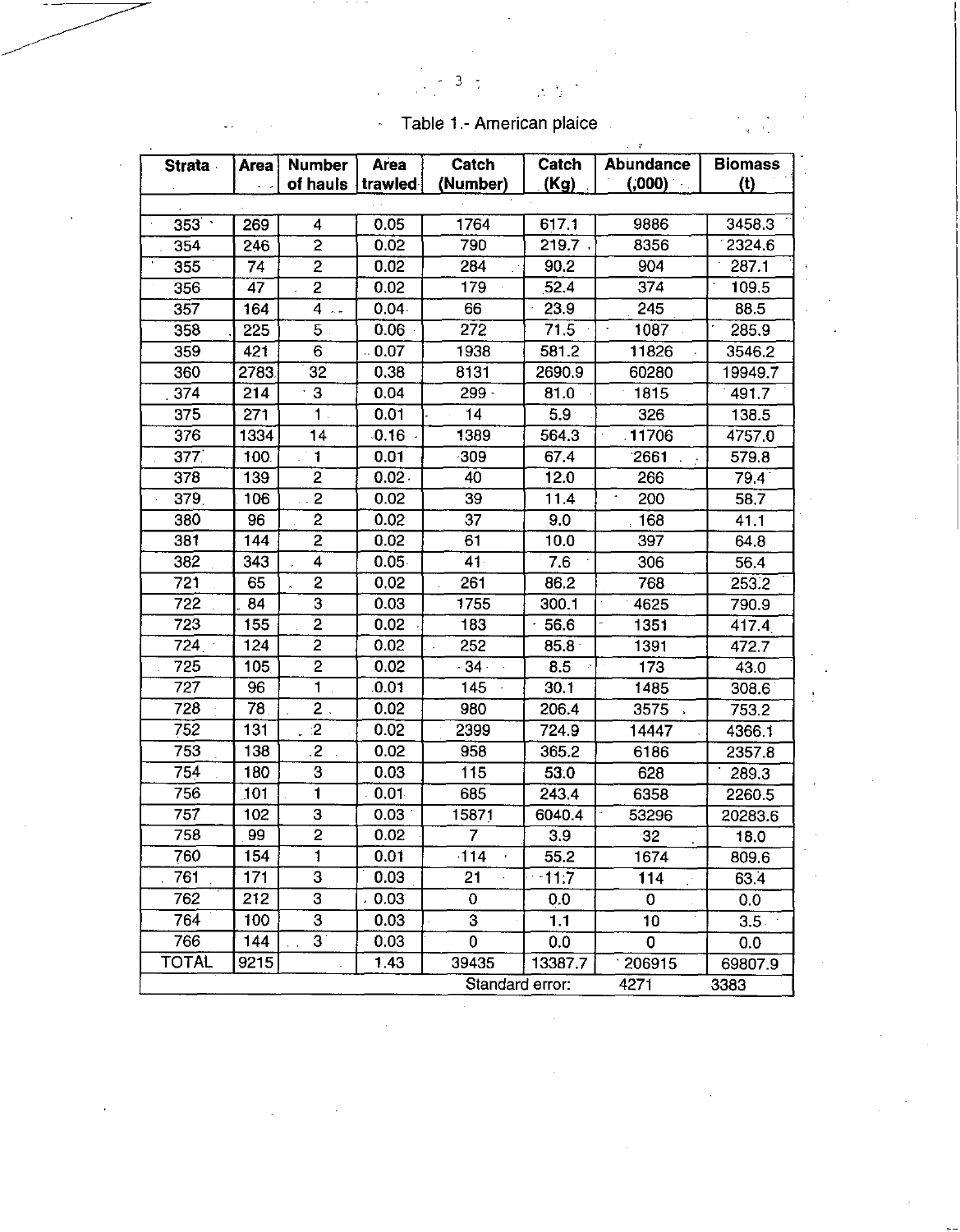| <b>Strata</b> | Area             | <b>Number</b>  | Area              | Catch        | Catch           | Abundance               | <b>Biomass</b>                     |
|---------------|------------------|----------------|-------------------|--------------|-----------------|-------------------------|------------------------------------|
|               |                  | of hauls       | trawled           | (Number)     | (Kg)            | (0.000)                 | (1)                                |
|               |                  |                |                   |              |                 |                         |                                    |
| 353           | 269              | 4              | 0.05              | 342          | 150.2           | 1919                    | 841.5                              |
| 354           | 246              | $\overline{c}$ | 0.02              | 17           | 8.4             | 180                     | 89.1                               |
| 355           | 74               | 2              | 0.02              | 27           | 13.2            | 86                      | 41.9                               |
| 356           | 47               | $\overline{2}$ | 0.02              | 4            | 1.9             | 8                       | 4.0                                |
| 357           | 164              | 4              | 0.04              | 0            | 0.0             | 0                       | 0.0                                |
| 358           | 225              | 5              | 0.06              | $\mathbf{1}$ | 0.3             | $\overline{\mathbf{4}}$ | 1.1                                |
| 359           | 421              | 6.             | 0.07              | 7            | $-1.5$          | 43                      | 8.8                                |
| 360           | 2783             | 32             | 0.38              | 39400        | 7744.2          | 292106                  | 57415.1                            |
| 374           | 214              | 3              | 0.04              | 0            | 0.0             | 0                       | 0.0                                |
| 375           | 271              | 1              | 0.01              | $\mathbf{1}$ | 0.6             | 23                      | 14.0                               |
| 376           | 1334             | 14             | 0.16              | 40071        | 6797.5          | 337785                  | 57301.0                            |
| 377           | 100              | 1              | 0.01              | 0            | $0.0 -$         | 0                       | 0.0                                |
| 378           | 139              | $\overline{c}$ | 0.02              | 0            | 0.0             | 0                       | 0.0                                |
| 379           | 106              | 2              | 0.02              | 0            | 0.0             | $\mathbf 0$             | 0.0                                |
| 380           | 96               | 2              | 0.02              | 0            | 0.0             | 0                       | 0.0                                |
| 381           | 144              | $\mathbf{2}$   | 0.02              | 0            | 0.0             | $\mathbf 0$             | 0.0                                |
| 382           | 343              | 4              | 0.05              | 0            | 0.0             | $\mathbf 0$             | 0.0                                |
| 721           | 65               | 2              | 0.02              | 9            | 4.5             | 26                      | 13.2                               |
| 722           | 84               | 3              | 0.03              | 0            | 0.0             | 0                       | 0.0                                |
| 723           | 155              | 2              | 0.02              | 0            | 0.0             | 0                       | 0.0                                |
| 724           | 124              | $\overline{c}$ | 0.02              | 0            | 0.0             | $\bf{0}$                | 0.0                                |
| 725           | 105              | $\overline{c}$ | 0.02              | 0            | 0.0             | $\mathbf 0$             | 0.0                                |
| 727           | 96               | $\mathbf{1}$   | 0.01              | 0            | 0.0             | 0                       | 0.0                                |
| 728           | 78               | $\overline{c}$ | 0.02              | 0            | 0.0             | 0                       | 0.0                                |
| 752           | 131              | $\overline{2}$ | 0.02              | 0            | 0.0             | 0                       | $\hat{\boldsymbol{\theta}}$<br>0.0 |
| 753           | 138              | 2              | 0.02              | 0            | 0.0             | 0                       | 0.0                                |
| 754           | 180              | З.             | 0.03              | 0            | 0.0             | 0                       | 0.0                                |
| 756           | 101              | 1              | 0.01              | 0            | 0.0             | 0                       | 0.0                                |
| 757           | 102              | 3              | 0.03              | 0            | 0.0             | $\mathbf 0$             | 0.0                                |
| 758           | 99               | 2              | 0.02              | 0            | 0.0             | 0                       | 0.0                                |
| 760           | $\overline{154}$ | Ï              | 0.01              | 0            | 0.0             | $\pmb{0}$               | 0.0                                |
| 761           | 171              | 3              | 0.03              | 0            | 0.0             | 0                       | 0.0                                |
| 762           | 212              | 3              | 0.03              | 0            | 0.0             | $\mathbf 0$             | 0.0                                |
| 764           | 100              | 3              | 0.03              | 0            | 0.0             | 0                       | 0.0                                |
| 766           | 144              | 3              | 0.03 <sub>1</sub> | 0            | 0.0             | $\mathbf 0$             | 0.0                                |
| <b>TOTAL</b>  | 9215             |                | 1.43              | 79879        | 14722.3         | 632181                  | 115729.9                           |
|               |                  |                |                   |              | Standard error: | 17322                   | 9852                               |

 $\sim$   $\sim$ 

l,

÷.

Table 2.- Yellowtail flounder

 $\cdot$ 

 $\sim$  4  $\sim$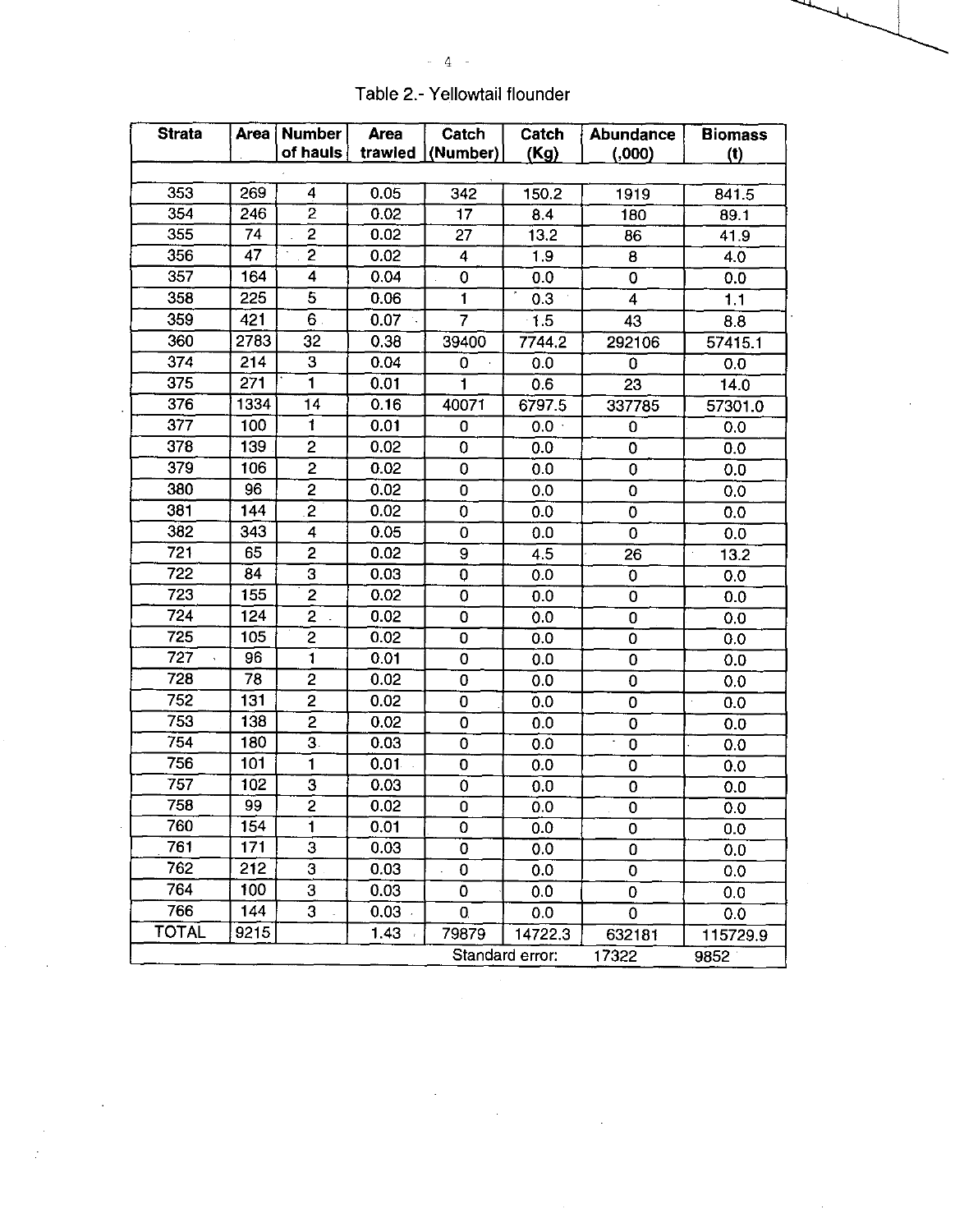| <b>Strata</b> | Area             | <b>Number of</b>        | <b>Area</b> | Catch           | Catch   | Abundance   | <b>Biomass</b> |
|---------------|------------------|-------------------------|-------------|-----------------|---------|-------------|----------------|
|               |                  | hauls                   | trawled     | (Number)        | (Kg)    | (0.00)      | (t)            |
|               |                  |                         |             |                 |         |             |                |
| 353           | 269              | 4                       | 0.05        | 16              | 2.5     | 89          | 14.0           |
| 354           | 246              | 2                       | 0.02        | 85              | 15.1    | 899         | 159.2          |
| 355           | 74               | 2                       | 0.02        | 1032            | 87.7    | 3285        | 279.1          |
| 356           | 47               | $\overline{2}$          | 0.02        | 665             | 88.5    | 1389        | 184.9          |
| 357           | 164              | 4                       | 0.04        | 235             | 46.3    | 871         | 171.7          |
| 358           | 225              | 5                       | 0.06        | 996             | 74.3    | 3983        | 297.4          |
| 359           | 421              | 6                       | 0.07        | 284             | 42.9    | 1733        | 261.9          |
| 360           | 2783             | 32                      | 0.38        | 97              | 14.9    | 719         | 110.8          |
| 374           | 214              | 3                       | 0.04        | 0               | 0.0     | 0           | 0.0            |
| 375           | 271              | $\overline{\mathbf{1}}$ | 0.01        | $\mathbf 0$     | 0.0     | $\pmb{0}$   | 0.0            |
| 376           | 1334             | 14                      | 0.16        | 0               | 0.0     | 0           | 0.0            |
| 377           | 100              | 1                       | 0.01        | $\mathbf 0$     | 0.0     | $\mathbf 0$ | 0.0            |
| 378           | 139              | $\overline{c}$          | 0.02        | 103             | 16.8    | 682         | 111.2          |
| 379           | 106              | $\overline{\mathbf{c}}$ | 0.02        | 323             | 48.1    | 1661        | 247.2          |
| 380           | 96               | 2                       | 0.02        | 352             | 57.0    | 1608        | 260.4          |
| 381           | 144              | 2                       | 0.02        | 20              | 4.6     | 130         | 29.7           |
| 382           | 343              | 4                       | 0.05        | 0               | 0,0     | 0           | 0.0            |
| 721           | 65               | 2                       | 0.02        | 424             | 64.2    | 1246        | 188.5          |
| 722           | 84               | $\overline{3}$          | 0.03        | 426             | 305.8   | 1123        | 805.7          |
| 723           | $-155$           | $\overline{2}$          | 0.02        | 523             | 111.2   | 3859        | 820.4          |
| 724           | 124              | 2                       | 0.02        | 161             | 41.3    | 887         | 227.6          |
| 725           | 105              | $\overline{2}$          | 0.02        | 823             | 169.2   | 4191        | 861.2          |
| 727           | 96               | 1                       | 0.01        | 272             | 55.6    | 2787        | 569.3          |
| 728           | 78               | 2                       | 0.02        | 3354            | 780.9   | 12238       | 2849.4         |
| 752           | 131              | 2                       | 0.02        | 1546            | 795.0   | 9312        | 4788.3         |
| 753           | 138              | $\overline{c}$          | 0.02        | 1065            | 698.8   | 6878        | 4511.6         |
| 754           | 180              | $\overline{3}$          | 0.03        | 597             | 604.2   | 3259        | 3295.7         |
| 756           | $101 -$          | 1                       | 0.01        | 1481            | 736.4   | 13757       | 6839.2         |
| 757           | 102              | 3                       | 0.03        | 1476            | 1121.4  | 4957        | 3765.8         |
| 758           | 99               | 2                       | 0.02        | 1435            | 847.9   | 6649        | 3927.3         |
| 760           | $\overline{154}$ | $\mathbf{1}$            | 0.01        | 273             | 112.5   | 4001        | 1650.0         |
| 761           | 171              | 3                       | 0.03        | 1857            | 2000.4  | 10081       | 10859.2        |
| 762           | 212              | 3                       | 0.03        | 1416            | 1483.0  | 9761        | 10224.2        |
| 764           | 100              | $\overline{3}$          | 0.03        | $1427 -$        | 935.0   | 4642        | 3040.7         |
| 766           | 144              | 3                       | 0.03        | 2080            | 2031.9  | 9740        | 9515.0         |
| <b>TOTAL</b>  | 9215             |                         | 143         | 24845           | 13393.2 | 126418      | 70866.6        |
|               |                  |                         |             | Standard error: |         | 1141        | 1519           |

Table 3.- Greenland halibut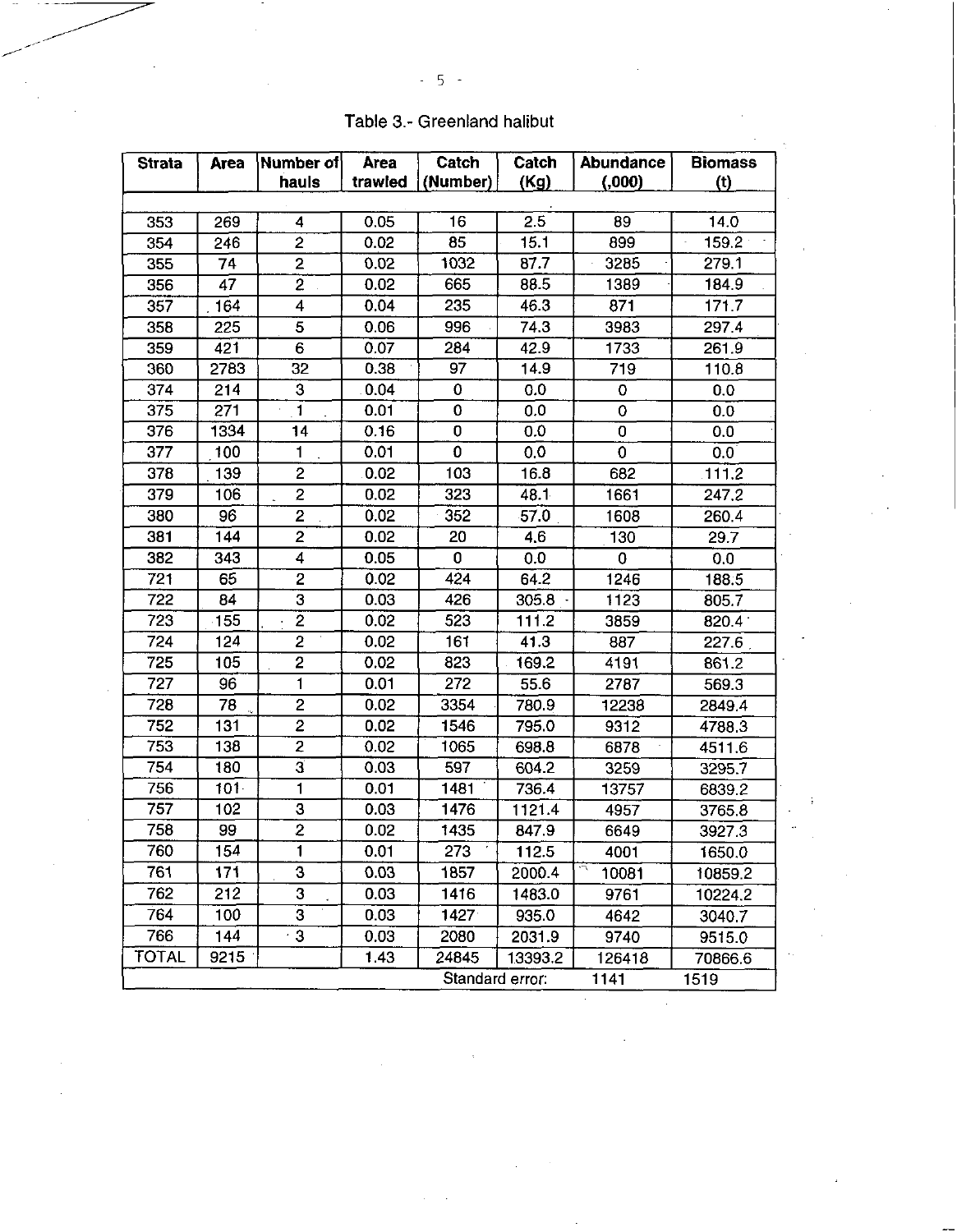| _<br>- |
|--------|
|--------|

 $\mathcal{L}^{(1)}$ 

|  | Table 4.- Witch flounder |
|--|--------------------------|
|  |                          |

 $\frac{1}{\sqrt{2}}\int_{0}^{\sqrt{2}}\frac{1}{\sqrt{2}}\left( \frac{1}{2}\right) ^{2}d\mu$ 

| <b>Strata</b> | <b>Area</b> | <b>Number</b>  | <b>Area</b> | Catch           | Catch            | <b>Abundance</b> | <b>Biomass</b><br>(t) |
|---------------|-------------|----------------|-------------|-----------------|------------------|------------------|-----------------------|
|               |             | of hauls       | trawled     | (Number)        | (Kg)             | (0.000)          |                       |
| 353           | 269         | 4              | 0.05        | 4               | 4.2              | 22               | 23.4                  |
| 354           | 246         | 2              | 0.02        | 6               | 3.9              | 63               | 41.3                  |
| 355           | 74          | 2              | 0.02        | 171             | 82.7             | 544              | 263.2                 |
| 356           | 47          | 2              | 0.02        | 69              | 28.6             | 144              | 59.7                  |
| 357           | 164         | 4              | 0.04        | 9               | 3.4              | 33               | 12.4                  |
| 358           | 225         | 5              | 0.06        | 54              | 28.4             | 216              | 113.6                 |
| 359           | 421         | 6              | 0.07        | 43              | 31.2             | 262              | 190.2                 |
| 360           | 2783        | 32             | 0.38        | 29              | 25.7             | 215              | 190.4                 |
| 374           | 214         | 3              | 0.04        | 0               | 0.0              | 0                | 0.0                   |
| 375           | 271         | 1              | 0.01        | 0               | 0.0              | 0                | 0.0                   |
| 376           | 1334        | 14             | 0.16        | 0               | 0.0              | 0                | 0.0                   |
| 377           | 100         | $\mathbf{1}$   | 0.01        | 0               | 0.0              | 0                | 0.0                   |
| 378           | 139         | $\overline{c}$ | 0.02        | $\overline{c}$  | 0.7              | 14 <sup>1</sup>  | 4.6                   |
| 379           | 106         | 2              | 0.02        | 8               | 2.7              | 41               | 13.8                  |
| 380           | 96          | $\overline{c}$ | 0.02        | 0               | 0.0              | $\mathbf{0}$     | 0.0                   |
| 381           | 144         | $\overline{2}$ | 0.02        | 0               | 0.0              | $\mathbf 0$      | 0.0                   |
| 382           | 343         | 4              | 0.05        | 0               | 0.0              | $\mathbf 0$      | 0.0                   |
| 721           | 65          | 2              | 0.02        | 104             | 38.9             | 305              | 114.3                 |
| 722           | 84          | 3              | 0.03        | 466             | 170.1            | 1228             | 448.3                 |
| 723           | 155         | 2              | 0.02        | 65              | 32.0             | 480              | 236.3                 |
| 724           | 124         | $\overline{2}$ | 0.02        | 25              | 9.0              | 138              | 49.4                  |
| 725           | 105         | $\overline{2}$ | 0.02        | 9               | 2.2              | 46               | 11.1                  |
| 727           | 96          | Ï.             | 0.01        | 0               | 0.0              | $\mathbf 0$      | 0.0                   |
| 728           | 78          | $\overline{c}$ | 0.02        | 18              | 1.2 <sub>2</sub> | 65               | 4.5<br>$\mathbf{r}$   |
| 752           | 131         | $\overline{2}$ | 0.02        | 58              | 14.4             | 349              | 86.5                  |
| 753           | 138         | $\overline{c}$ | 0.02        | 139             | 49.8             | 896              | 321.8                 |
| 754           | 180         | 3              | 0.03        | 13              | 5.0              | 71               | 27.3                  |
| 756           | 101         | 1              | 0.01        | 25              | 7.1              | 233              | 65.9                  |
| 757           | 102         | 3              | 0.03        | $95 -$          | 39.3             | 319              | 132.1                 |
| 758           | 99          | 2              | 0.02        | 49              | 23.3             | 227              | 107.7                 |
| 760           | 154         | T              | 0.01        | 31              | 14.1             | 455              | 206.8                 |
| 761           | 171         | 3              | 0.03        | 580             | 224.6            | 3150             | 1219.0                |
| 762           | 212         | 3              | 0.03        | 20              | 8.0              | 138              | 55.3                  |
| 764           | 100         | 3              | 0.03        | 1125            | 326.3            | 3658             | 1061.1                |
| 766           | 144         | 3              | 0.03        | 95              | 26.5             | 444              | 124.1                 |
| <b>TOTAL</b>  | 9215        |                | 1.43        | 3311            | 1203.2           | 13756            | 5184.2                |
|               |             |                |             | Standard error. |                  | 228              | 282                   |

 $\label{eq:2} \frac{1}{\sqrt{2}}\left(\frac{1}{\sqrt{2}}\right)^2\frac{1}{\sqrt{2}}\left(\frac{1}{\sqrt{2}}\right)^2.$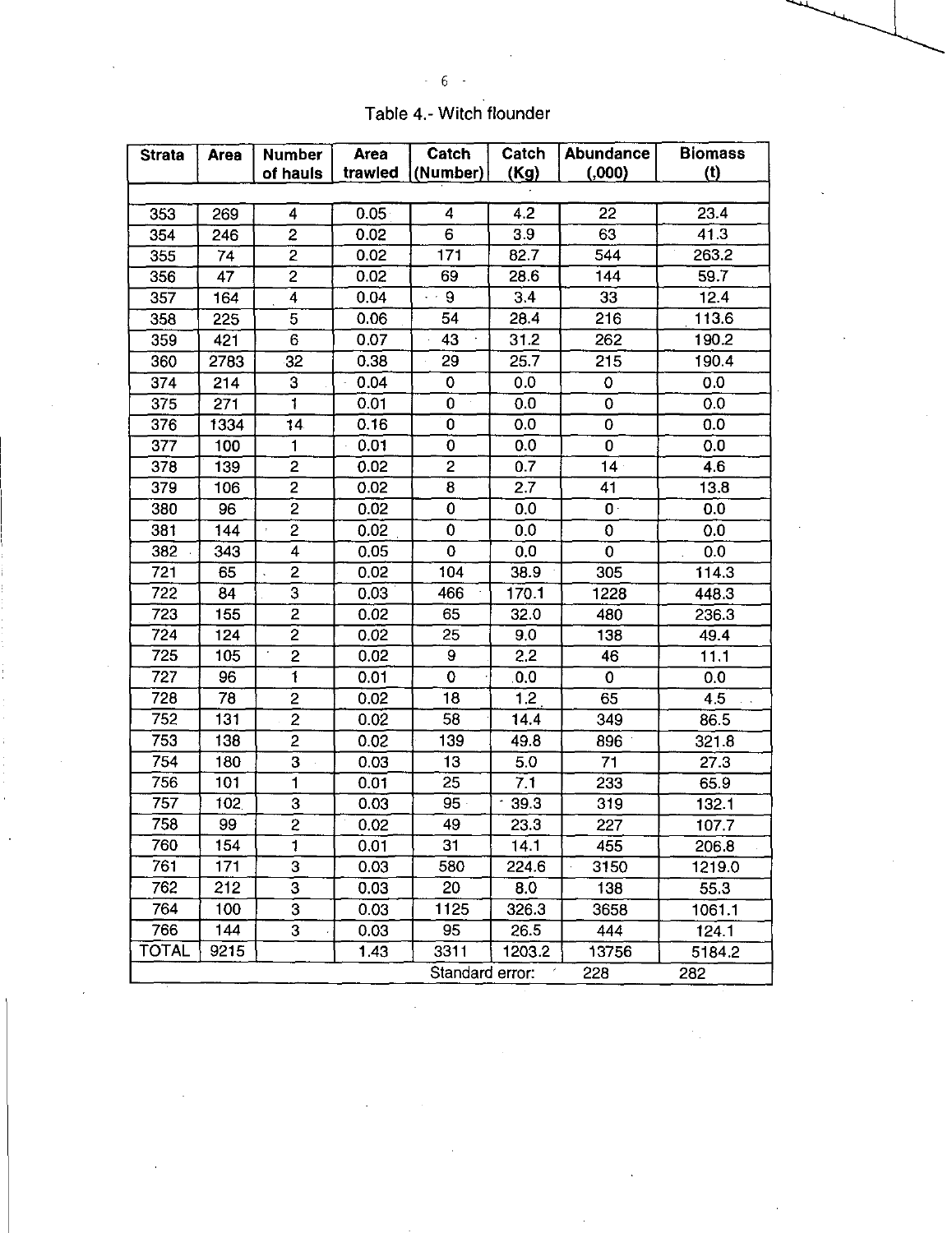Table 5.- Cod

| <b>Strata</b> | <b>Area</b> | <b>Number</b>           | <b>Area</b> | Catch           | Catch        | <b>Abundance</b> | <b>Biomass</b> |
|---------------|-------------|-------------------------|-------------|-----------------|--------------|------------------|----------------|
|               |             | of hauls                | trawled     | (Number)        | (Kg)         | (0.000)          | (t)            |
|               |             |                         |             |                 |              |                  |                |
| 353           | 269         | $\cdot$ 4               | 0.05        | 0               | 0            | 0                | 0.0            |
| 354           | 246         | 2                       | 0.02        | $\bf{0}$        | $\mathbf{0}$ | $\mathbf 0$      | 0.0            |
| 355           | 74          | $\overline{c}$          | 0.02        | 4               | 24.5         | 13               | 78.0           |
| 356           | 47          | $\overline{\mathbf{c}}$ | 0.02        | 27              | 44.6         | 56               | 93.2           |
| 357           | 164         | 4                       | 0.04        | 683             | 1046.5       | 2532             | 3878.7         |
| 358           | 225         | 5                       | 0.06        | 25              | 25.3         | 100              | 101.0          |
| 359           | 421         | 6                       | 0.07        | 8               | 19.3         | 51               | 117.8          |
| 360           | 2783        | 32                      | 0.38        | 13              | 9.9          | 96               | 73.5           |
| 374           | 214         | 3                       | 0.04        | 1               | 0.5          | 6                | 3.0            |
| 375           | 271         | 1                       | 0.01        | $\overline{0}$  | 0.0          | $\mathbf 0$      | 0.0            |
| 376           | 1334        | 14                      | 0.16        | 0               | 0.0          | $\mathbf 0$      | 0.0            |
| 377           | 100         | 1                       | 0.01        | 1               | 0.8          | 9                | 6.5            |
| 378           | 139         | $\overline{2}$          | 0.02        | 22              | 13.4         | 146              | 88.7           |
| 379           | 106         | $\overline{2}$          | 0.02        | 26              | 21.0         | 134              | 108.1          |
| 380           | 96          | $\overline{c}$          | 0.02        | $\overline{c}$  | 2.1          | 9                | 9.5            |
| 381           | 144         | $\overline{2}$          | 0.02        | 1               | 0.4          | 7                | 2.6            |
| 382           | 343         | $\overline{\mathbf{4}}$ | 0.05        | 0               | 0.0          | $\mathbf 0$      | 0.0            |
| 721           | 65          | $\overline{2}$          | 0.02        | 187             | 119.9        | 549              | 352.2          |
| 722           | 84          | 3                       | 0.03        | 3               | 1.8          | 8                | 4.7            |
| 723           | 155         | $\overline{c}$          | 0.02        | 65              | 56.6         | 480              | 417.8          |
| 724           | 124         | $\overline{2}$          | 0.02        | 9               | 7.4          | 50               | 40.9           |
| 725           | 105         | $\overline{c}$          | 0.02        | 295             | 134.3        | 1503             | 683.9          |
| 727           | 96          | 1                       | 0.01        | $\overline{2}$  | 0.3          | 20               | 3.5            |
| 728           | 78          | $\overline{2}$          | 0.02        | $\overline{4}$  | 6.7          | 16               | 24.5           |
| 752           | 131         | $\overline{\mathbf{c}}$ | 0.02        | 0               | 0.0          | $\mathbf 0$      | 0.0            |
| 753           | 138         | $\overline{c}$          | 0.02        | $\overline{0}$  | 0.0          | $\mathbf 0$      | 0.0            |
| 754           | 180         | 3                       | 0.03        | 0               | 0.0          | 0                | 0.0            |
| 756           | 101         | $\blacksquare$          | 0.01        | $\mathbf 0$     | 0.0          | $\mathbf 0$      | 0.0            |
| 757           | 102         | 3                       | 0.03        | 0               | 0.0          | $\mathbf 0$      | 0.0            |
| 758           | 99          | $\overline{\mathbf{c}}$ | 0.02        | 0               | 0.0          | $\mathbf 0$      | 0.0            |
| 760           | 154         | 1                       | 0.01        | 0               | 0.0          | Ö,               | 0.0            |
| 761           | 171         | 3                       | 0.03        | 0               | $0.0\,$      | 0                | 0.0            |
| 762           | 212         | 3                       | 0.03        | 0               | 0.0          | 0                | 0.0            |
| 764           | 100         | 3                       | 0.03        | 0               | 0.0          | $\mathbf{0}$     | 0.0            |
| 766           | 144         | 3                       | 0.03        | 0               | 0.0          | $\mathbf 0$      | 0.0            |
| TOTAL         | 9215        |                         | 1.43        | 1380            | 1535.4       | 6                | 6.1            |
|               |             |                         |             | Standard error: |              | 270              | 428            |

 $-7 -$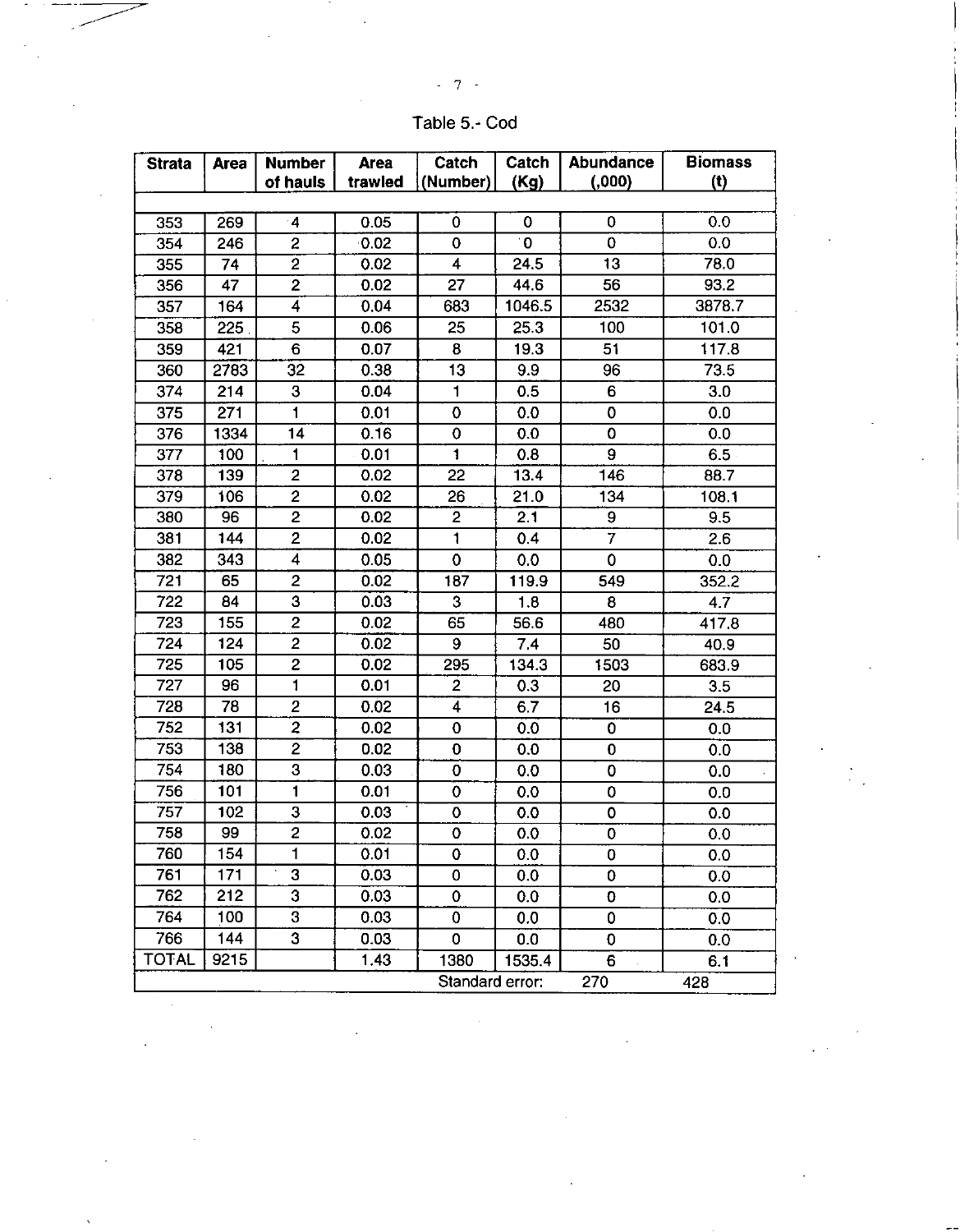| ì<br>э |  |
|--------|--|
|        |  |
| Ę<br>J |  |
| j      |  |
|        |  |

| Table 8- Length distribution of Greenland<br>Halibut. |                |                                                        |                                                                                                  | Table 7.- Length distribution of Yelowtail |                         |                           | Table 6.- Length distribution of American<br>Plaice. |                                     |                    |  |
|-------------------------------------------------------|----------------|--------------------------------------------------------|--------------------------------------------------------------------------------------------------|--------------------------------------------|-------------------------|---------------------------|------------------------------------------------------|-------------------------------------|--------------------|--|
| Length                                                |                | Frecuency                                              |                                                                                                  | Flounder.                                  |                         |                           |                                                      |                                     |                    |  |
|                                                       |                | $\epsilon$                                             |                                                                                                  | Length                                     |                         | Frecuency %o              | Length                                               |                                     | Frecuency<br>ళ్లీ  |  |
| Groups (cm)                                           | Male:          | Females                                                | Indeterm.                                                                                        | Groups (cm)                                | Males                   | Females                   | Groups (cm)                                          | Males                               | Females            |  |
|                                                       | 0000000        | $\frac{1}{2}$ $\frac{1}{2}$                            | $\frac{4}{21}$                                                                                   | <u>ង</u>                                   | $\mathbf{0}.\mathbf{6}$ | $\mathbf{c}_2$            |                                                      |                                     |                    |  |
| 74                                                    |                |                                                        | $\frac{1}{2}$                                                                                    |                                            | $\overline{5}$          | $\overline{0}$            |                                                      | $\overline{0}$<br>$\overline{0}$    | ်                  |  |
|                                                       |                | $\frac{17}{0.5}$                                       | $\mathbf{c}^{\circ}$                                                                             |                                            | 5.6                     | 3.5                       | ≌                                                    | $\overline{\mathbf{3}}$             | ్గ                 |  |
|                                                       |                |                                                        | $\ddot{\circ}$                                                                                   | ≌                                          |                         | 10.7                      | ន្ល                                                  | 72                                  | СÞ.                |  |
| S                                                     | 24.2<br>20.1   | $10987$<br>$7887$                                      | $\ddot{\circ}$                                                                                   | $\overline{a}$                             | $25.98$<br>$25.98$      | 42.6                      | ଧ୍ୟ                                                  | 17.5                                | 11.4               |  |
|                                                       |                |                                                        | $\frac{0}{\sigma}$                                                                               | $\mathbf{z}$                               |                         | 73.8                      | $\mathbf{z}$                                         | $\overline{21.1}$                   | 20.0               |  |
|                                                       | $11.1$         | $\frac{1}{2}$                                          | $\frac{0}{2}$                                                                                    | $\overline{24}$                            | 110.7                   | 99.0                      | ಸಿ                                                   | 43.6                                | 33.3               |  |
| <b>ភី នី</b> នី                                       |                |                                                        | $\ddot{\circ}$                                                                                   | 26                                         | 51.1                    | 102.5                     | $\overline{28}$                                      | 102.1                               | 30.4               |  |
|                                                       |                |                                                        | $\mathbf{c}^{\mathbf{c}}$                                                                        | $\overline{28}$                            | 55.1                    | 84.8                      | S <sub>0</sub>                                       | 79.3                                | 596                |  |
| $\overline{3}$<br>$\mathfrak{L}$                      |                |                                                        | $\begin{array}{c} 0 \\ 0 \\ 0 \end{array}$                                                       | S                                          | 26.1                    | 43.6                      | 32                                                   | 70.6                                | 67.6               |  |
|                                                       |                |                                                        | 0.0                                                                                              | S                                          | 16.9                    | 22.4                      | 24                                                   | 584                                 | 70.4               |  |
|                                                       |                |                                                        | 0.0                                                                                              | $\mathfrak{F}$                             | $\frac{8}{3}$<br>5.7    | 12.8                      | 8                                                    |                                     | 73.5<br>62.5       |  |
| 88                                                    |                |                                                        | $\ddot{\circ}$                                                                                   | $\frac{8}{2}$<br>38                        | 2.3                     | 12.4<br>11.0              | 38                                                   |                                     |                    |  |
|                                                       |                |                                                        | <b>o</b>                                                                                         | $\mathbf{a}$                               | $\overline{a}$          | $\mathbf{S}^{\mathbf{O}}$ | $\overline{a}$<br>$\ddot{ }$                         | $5.2$<br>2.9                        | 44.8<br>29.9       |  |
|                                                       | $\epsilon$     |                                                        | $\overline{0}$                                                                                   | $\ddot{r}$                                 | $\frac{4}{1}$           | 3.7                       | 4                                                    |                                     | 16.3               |  |
|                                                       |                |                                                        | $\frac{0}{2}$                                                                                    | 4                                          | $\frac{2}{3}$           | 1.3                       | $\frac{6}{4}$                                        | 537                                 |                    |  |
|                                                       |                |                                                        | $\mathbf{S}$                                                                                     | $\frac{6}{4}$                              | $\overline{c}$          | $\overline{0}$            | $\frac{8}{4}$                                        |                                     | ာ တို့<br>တို့ ဟို |  |
| 33349988588888                                        |                |                                                        | $\overline{0}$                                                                                   | ទ្                                         | $\frac{1}{2}$           | $\frac{2}{5}$             | န္တ                                                  | C.O                                 | $\frac{2}{5}$      |  |
|                                                       |                |                                                        | $\frac{0}{5}$                                                                                    | ${\bf S}$                                  | $\mathbf{c}$            | $\overline{\bullet}$      | 52                                                   | $\mathbf{c}^{\circ}$                | $\frac{15}{10}$    |  |
|                                                       |                |                                                        | S.                                                                                               | S <sub>2</sub>                             | $\overline{0}$          | $\overline{S}$            | ź,                                                   | $\ddot{\circ}$                      | $\frac{1}{2}$      |  |
|                                                       |                |                                                        | $\mathbf{c}^{\mathbf{c}}$                                                                        | f                                          |                         |                           | 58                                                   | $\mathbf{c}$                        | ₹.<br>Ó            |  |
|                                                       |                |                                                        | $\mathbf{c}^{\mathbf{c}}$<br>S°                                                                  | <b>TOTAL</b>                               | 466.2                   | 533.8                     | ႙                                                    | $\frac{0}{0}$                       | $\ddot{\circ}$     |  |
|                                                       |                |                                                        | $\mathbf{S}^{\mathbf{O}}$                                                                        | Nº Sampled                                 | 3635                    | 4469                      | $\rm ^{\circ}$                                       |                                     | ို ၁<br>ဝ ၁        |  |
|                                                       |                |                                                        | $\mathbf{c}^{\circ}$                                                                             | Nº Samples                                 | 3                       |                           | 62                                                   | $rac{0}{0}$ $rac{0}{0}$ $rac{0}{0}$ |                    |  |
|                                                       |                |                                                        | $\overline{0}$ .                                                                                 |                                            |                         |                           | $\frac{4}{5}$                                        |                                     | $\ddot{\rm o}$     |  |
|                                                       |                |                                                        |                                                                                                  | <b>Total catch</b>                         | 4722                    |                           | 8                                                    | $\ddot{\circ}$                      | $\overline{0}$     |  |
| 68                                                    |                |                                                        | e e e                                                                                            | Sampled catch<br>Nº of Hauls               | 14659<br>139            |                           | 88                                                   | $\frac{1}{5}$                       | $\overline{5}$     |  |
|                                                       |                |                                                        |                                                                                                  |                                            |                         |                           |                                                      |                                     |                    |  |
| <b>RAXEES</b>                                         |                |                                                        |                                                                                                  |                                            |                         |                           | TOTAL                                                | 446.5<br>8297                       | 5534<br>5729       |  |
|                                                       |                |                                                        |                                                                                                  |                                            |                         |                           | Nº Sampled                                           |                                     |                    |  |
|                                                       |                |                                                        |                                                                                                  |                                            |                         |                           | Nº Samples                                           | 116                                 |                    |  |
|                                                       |                |                                                        |                                                                                                  |                                            |                         |                           | Total catch                                          | 13388                               |                    |  |
|                                                       |                |                                                        |                                                                                                  |                                            |                         |                           | Sampled catch                                        | 13387                               |                    |  |
| 82                                                    |                | $\begin{smallmatrix} 3 & 0 \\ 0 & 0 \end{smallmatrix}$ |                                                                                                  |                                            |                         |                           | Nº of Hauls                                          | 139                                 |                    |  |
| $\boldsymbol{5}$                                      |                |                                                        | $\begin{array}{c} 0 & 0 & 0 & 0 & 0 & 0 & 0 & 0 \\ 0 & 0 & 0 & 0 & 0 & 0 & 0 & 0 \\ \end{array}$ |                                            |                         |                           |                                                      |                                     |                    |  |
| $\$$                                                  |                | $\mathbf{c}$                                           |                                                                                                  |                                            |                         |                           |                                                      |                                     |                    |  |
| 88                                                    |                | $\ddot{\circ}$                                         |                                                                                                  |                                            |                         |                           |                                                      |                                     |                    |  |
| 88                                                    |                | $\begin{smallmatrix} 0 & 0 \\ 0 & 0 \end{smallmatrix}$ | $\mathbf{c}^{\mathbf{c}}$                                                                        |                                            |                         |                           |                                                      |                                     |                    |  |
| TOTAL                                                 |                |                                                        | <b>CO</b>                                                                                        |                                            |                         |                           |                                                      |                                     |                    |  |
|                                                       | 363.6          | 6327                                                   | 3.7                                                                                              |                                            |                         |                           |                                                      |                                     |                    |  |
| Nº Sampled<br>Nº Samples                              | 3444<br>75     | 5550                                                   | ္မ                                                                                               |                                            |                         |                           |                                                      |                                     |                    |  |
| Total catch                                           |                |                                                        |                                                                                                  |                                            |                         |                           |                                                      |                                     |                    |  |
| Sampled catch                                         | 13393<br>13393 |                                                        |                                                                                                  |                                            |                         |                           |                                                      |                                     |                    |  |
| Nº of Hauls                                           | 139            |                                                        |                                                                                                  |                                            |                         |                           |                                                      |                                     |                    |  |

 $\ddot{\phantom{0}}$ 

 $\sim$ 

 $\bar{z}$ 

 $\mathcal{L}$ 

Indeterm.

 $\bar{t}$ 

 $\frac{1}{6}$  o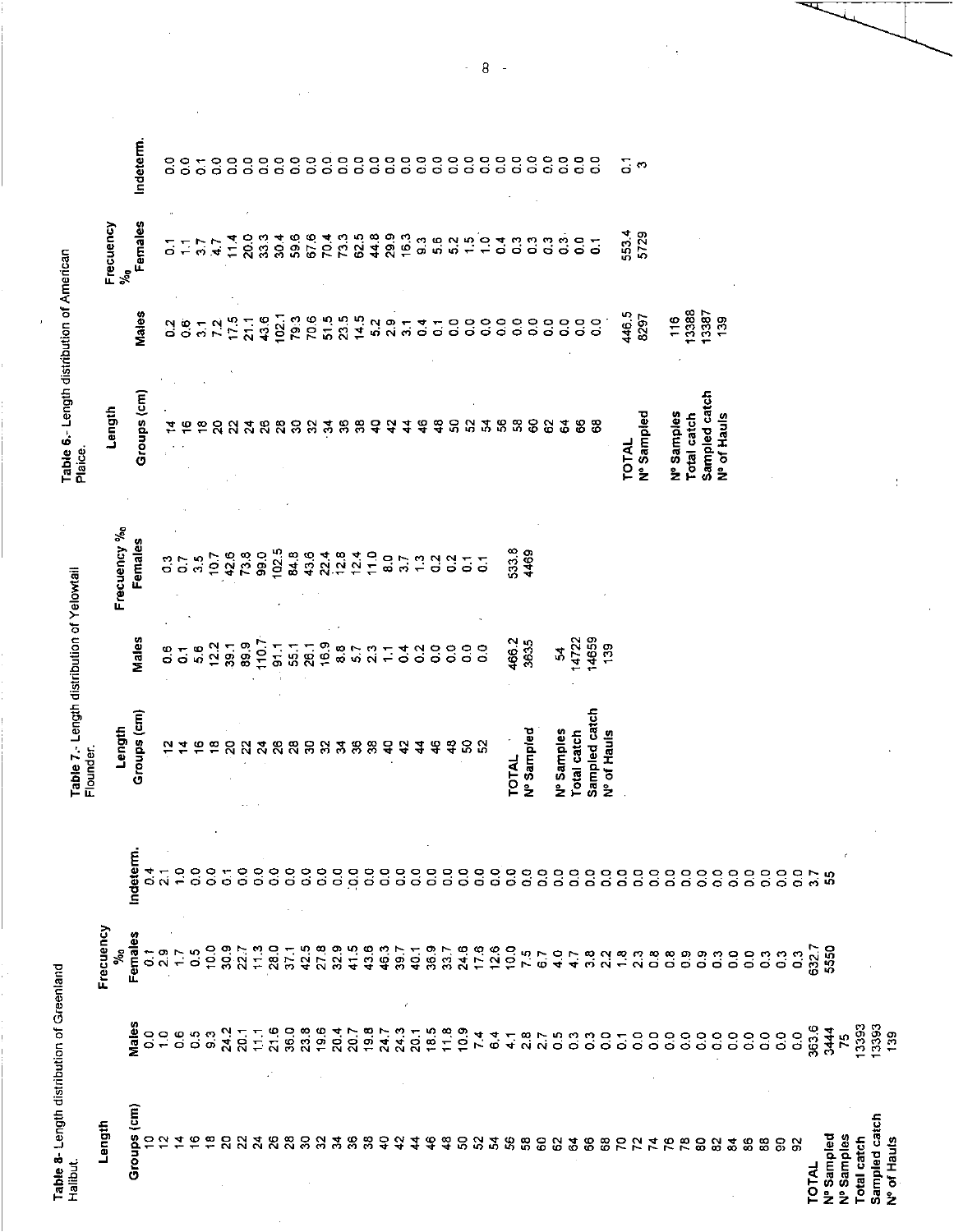Table9.- Length distribution of Witch

|                    | Table 10.- Length distribution of Cod |                                                          | Flounder.                     |                                                                   |                            |                                                                |
|--------------------|---------------------------------------|----------------------------------------------------------|-------------------------------|-------------------------------------------------------------------|----------------------------|----------------------------------------------------------------|
|                    |                                       | Frecuency<br>ళ్ల                                         | Length                        |                                                                   | Frecuency %                |                                                                |
|                    | Length                                |                                                          | Groups (cm)                   | Males                                                             |                            | Females Indeterm.                                              |
|                    | Groups (cm)                           | Combinated                                               | ន                             |                                                                   |                            |                                                                |
|                    |                                       |                                                          |                               |                                                                   | $\frac{3}{5}$              | $\begin{smallmatrix} 0 & 0 & 0 \\ 0 & 0 & 0 \end{smallmatrix}$ |
|                    |                                       | $\frac{1}{6}$ .7                                         | $\boldsymbol{\ddot{\lambda}}$ | $\begin{array}{ccc}\n5 & 0 & - & 0 \\ 0 & 0 & 0 & 0\n\end{array}$ | 5.5                        |                                                                |
|                    |                                       |                                                          | $\boldsymbol{3}$              |                                                                   |                            | <u>ိ</u>                                                       |
|                    | <b>ង</b> ឯននន                         | 23.9<br>66.0                                             | $\boldsymbol{\mathcal{S}}$    |                                                                   | $15.0$<br>$18.7$<br>$43.7$ | 0000000                                                        |
|                    |                                       |                                                          | ន្ល                           |                                                                   |                            |                                                                |
|                    |                                       | 143.7<br>104.3                                           | $\Omega$                      |                                                                   | 0.0741749.9<br>6.09266427  |                                                                |
|                    | 33                                    |                                                          | $\boldsymbol{3}$              |                                                                   |                            |                                                                |
|                    | $\frac{1}{4}$                         | 70.1<br>57.0                                             | 36                            |                                                                   |                            |                                                                |
|                    | $\frac{3}{4}$                         |                                                          | $33$                          |                                                                   |                            |                                                                |
|                    |                                       |                                                          | $\boldsymbol{a}$              |                                                                   |                            |                                                                |
|                    | 24                                    | $7, 8, 9, 9, 9, 4$<br>$7, 8, 6, 8, 2$<br>$7, 8, 6, 8, 2$ | $\ddot{ }$                    |                                                                   |                            | 888                                                            |
|                    | 57                                    |                                                          | $\frac{4}{3}$                 |                                                                   |                            |                                                                |
|                    | SO                                    |                                                          | $\frac{6}{4}$                 |                                                                   |                            |                                                                |
|                    | $\boldsymbol{63}$                     | 59.3                                                     | $\frac{3}{4}$                 |                                                                   |                            | 888                                                            |
|                    |                                       |                                                          | S                             |                                                                   | 16.1                       |                                                                |
|                    |                                       |                                                          | $\mathbf{S}$                  |                                                                   | 9.2                        | $\frac{8}{5}$                                                  |
|                    |                                       |                                                          | 3                             |                                                                   |                            |                                                                |
|                    |                                       |                                                          | S.                            |                                                                   | 3.7                        | c.o                                                            |
|                    | 882225588                             | 6577697877                                               | 3                             |                                                                   | $\frac{6}{2}$              | <u>ွ</u>                                                       |
|                    |                                       |                                                          | 8                             |                                                                   | $\mathbf{c}^{\circ}$       | $\mathbf{c}$                                                   |
|                    |                                       |                                                          | $\mathbf{S}$                  |                                                                   | $\frac{6}{5}$              | 8                                                              |
|                    |                                       |                                                          |                               |                                                                   |                            |                                                                |
|                    |                                       |                                                          | <b>TOTAL</b>                  |                                                                   |                            |                                                                |
|                    |                                       |                                                          | Nº Sampled                    | 408.2<br>856                                                      | 591.2<br>1154              | <u>ိ</u> လ                                                     |
|                    | 5.3.9                                 |                                                          |                               |                                                                   |                            |                                                                |
|                    |                                       |                                                          | Nº Samples                    | 57                                                                |                            |                                                                |
|                    | $\mathbf{g}$                          |                                                          | Total catch                   |                                                                   |                            |                                                                |
|                    | 102                                   |                                                          | Sampled catch                 |                                                                   |                            |                                                                |
|                    | $\frac{6}{5}$                         |                                                          | Nº of Hauls                   | $238$<br>$139$                                                    |                            |                                                                |
|                    | 108                                   |                                                          |                               |                                                                   |                            |                                                                |
|                    | $\ddot{ }$                            | $\begin{array}{c} 0 & 0 & 1 \\ 0 & 0 & 0 \end{array}$    |                               |                                                                   |                            |                                                                |
|                    | 114                                   |                                                          |                               |                                                                   |                            |                                                                |
| <b>TOTAL</b>       |                                       | 1000.0                                                   |                               |                                                                   |                            |                                                                |
| Nº Sampled         |                                       | 758                                                      |                               |                                                                   |                            |                                                                |
| Nº Samples         |                                       | $38\,$                                                   |                               |                                                                   |                            |                                                                |
| <b>Total catch</b> |                                       | 1535                                                     |                               |                                                                   |                            |                                                                |
|                    | Sampled catch                         |                                                          |                               |                                                                   |                            |                                                                |
| Nº of Hauls        |                                       | $1514$<br>139                                            |                               |                                                                   |                            |                                                                |
|                    |                                       |                                                          |                               |                                                                   |                            |                                                                |

Table 11.- Biomass and abundance of the American plaice, yellowtail flounder, Greenland halibut and witch flounder from the 3NO 1995 to 1997 bottom trawl surveys. Only the common strata in the three years have been computed.

| American plaice |         | BIOMASS (t) ABUNDANCE (,000) | Yellowtail | <b>BIOMASS</b> (t) | <b>ABUNDANCE (.000)</b> |
|-----------------|---------|------------------------------|------------|--------------------|-------------------------|
|                 |         |                              | flounder   |                    |                         |
| 1995            | 54179.3 | 249762                       | 1995       | 27704.5            | 120500                  |
| 1996            | 102844  | 363451                       | 1996       | 129642.0           | 529338                  |
| 1997            | 38357.7 | 119224.5                     | 1997       | 115728.1           | 634034.3                |

| Greenland |            | BIOMASS (t) ABUNDANCE (,000)   Witch flounder BIOMASS (t) ABUNDANCE (,000) |          |        |        |
|-----------|------------|----------------------------------------------------------------------------|----------|--------|--------|
| halibut   |            |                                                                            |          |        |        |
| 1995      | 2821.6     | 10506                                                                      | $1995 -$ | 3585.4 | 7038   |
| 1996      | $6130.0$ . | 44613                                                                      | 1996     | 4444   | 3434   |
| 1997      | 18186.8    | 40206.1                                                                    | 1997     | 2991   | 6771.1 |

 $\overline{9}$  $\mathcal{L}$  $\overline{a}$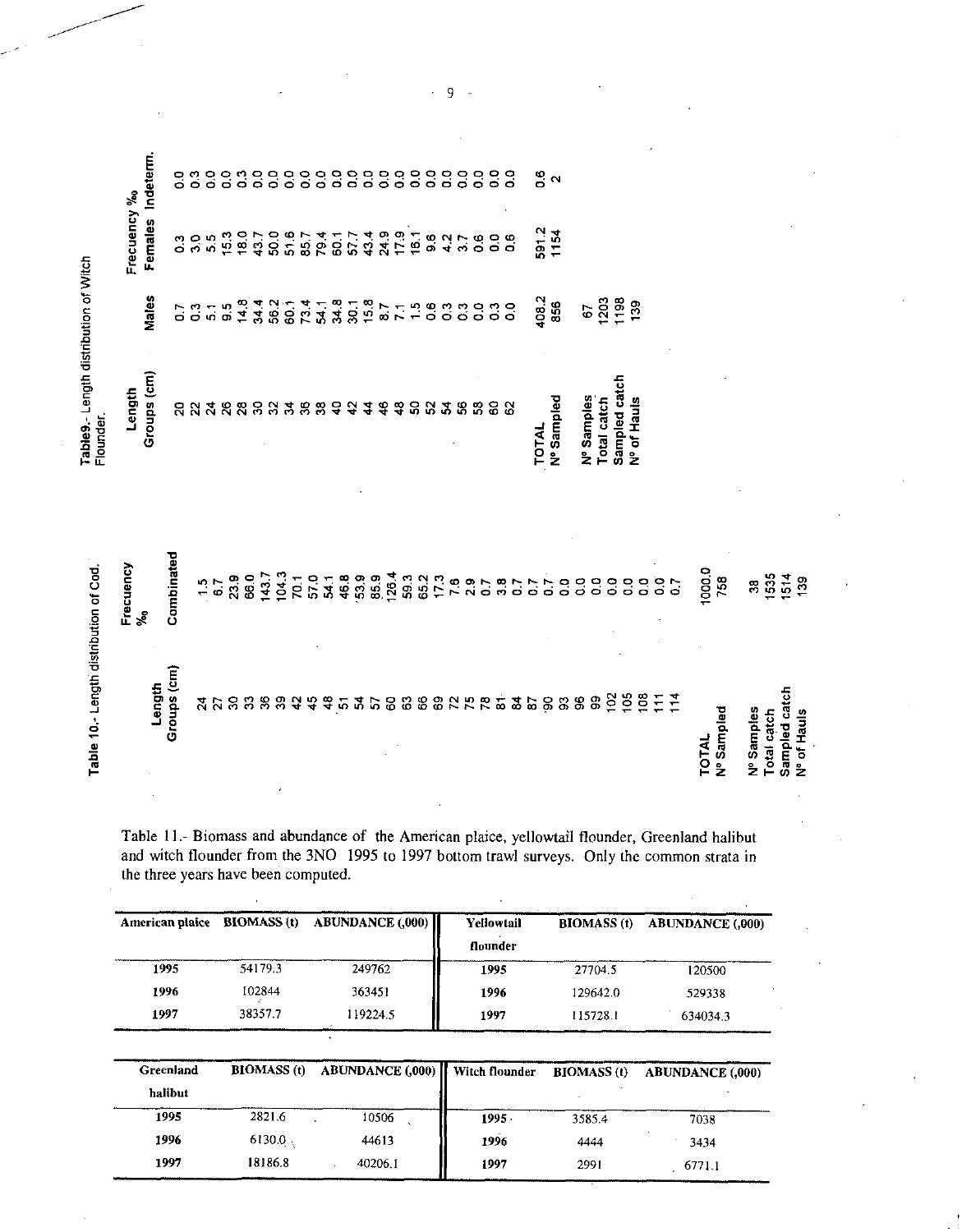

Fig 1.- Distribution of fishing stations during 1997 Spanish Bottom Trawl Survey in NAFO Divs. 3N0.



tow (Square root scale).

 $-10 -$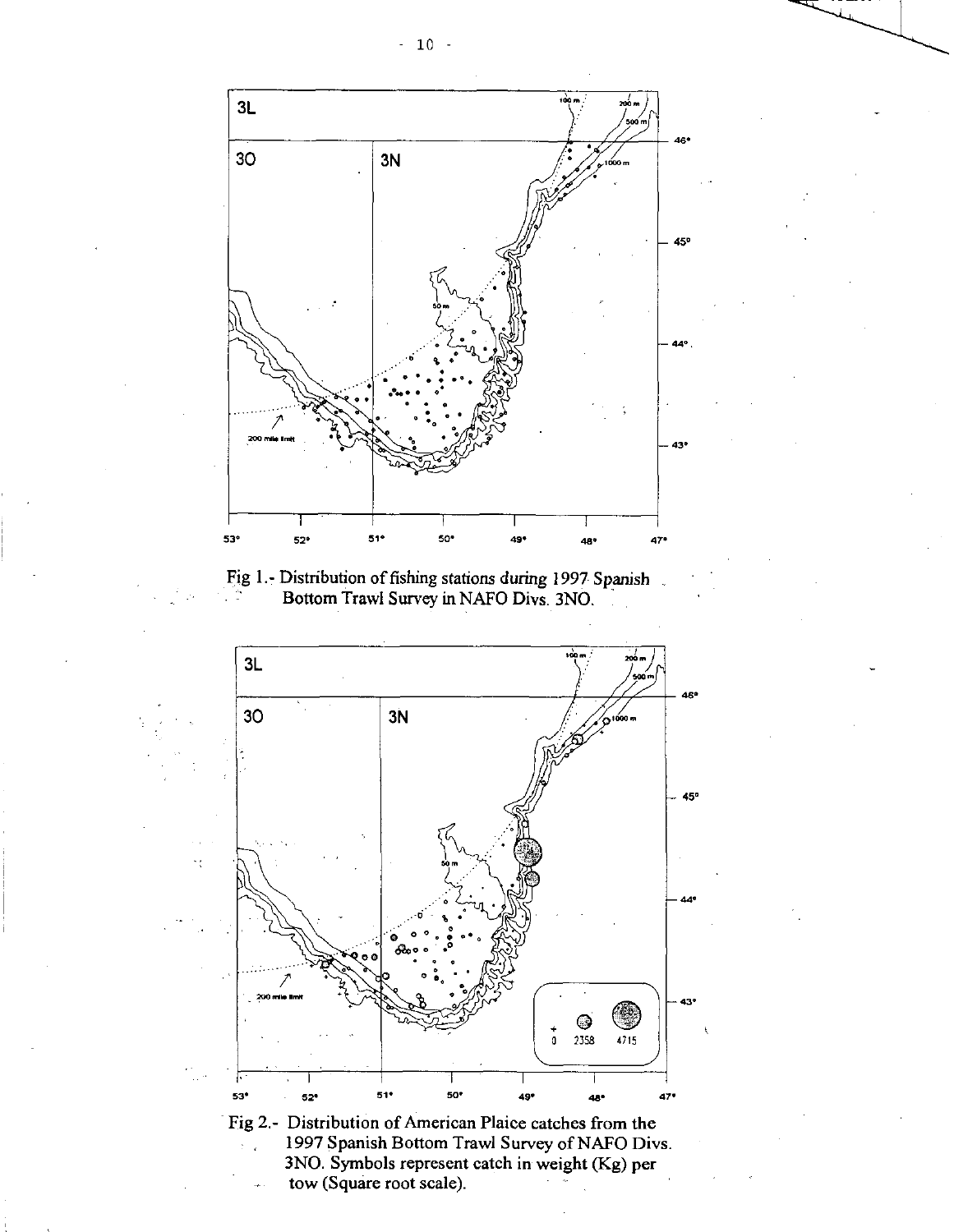

Fig 3.- Distribution of Yelowtail Flounder catches from the 1997 Spanish Bottom Trawl Survey of NAFO Divs. 3NO. Symbols represent catch in weight (Kg) per tow (Square root scale).



Fig 4.- Distribution of Greenland Halibut catches from the 1997 Spanish Bottom Trawl Survey of NAFO Divs. 3NO. Symbols represent catch in weight (Kg) per tow (Square root scale).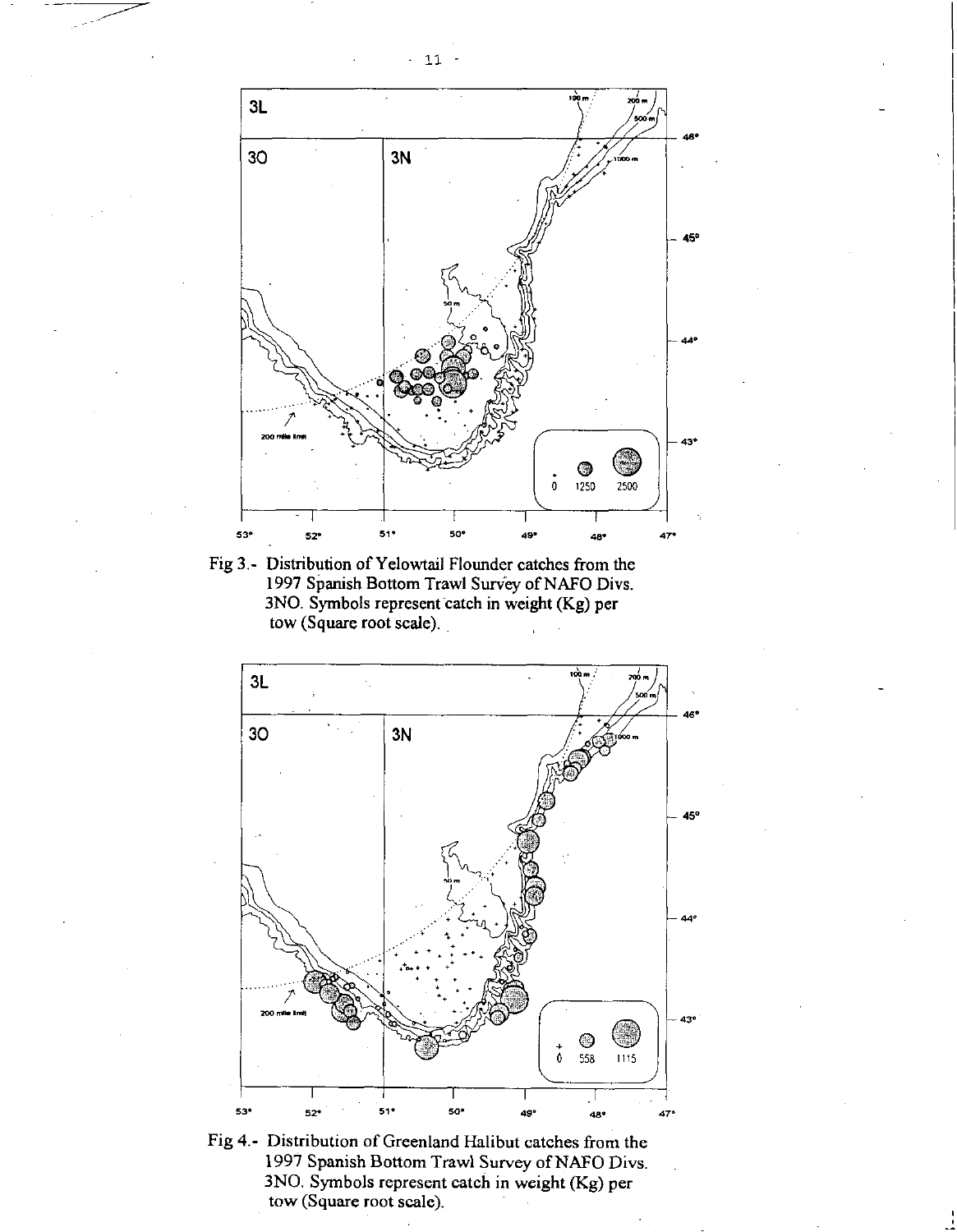

Fig 5.- Distribution of Witch Flounder catches from the 1997 Spanish Bottom Trawl Survey of NAFO Divs. 3NO. Symbols represent catch in weight (Kg) per tow (Square root scale).



Fig 6.- Distribution of Cod catches from the 1997 Spanish Bottom Trawl Survey of NAFO Divs. 3NO. Symbols represent catch in weight (Kg) per tow (Square root scale).